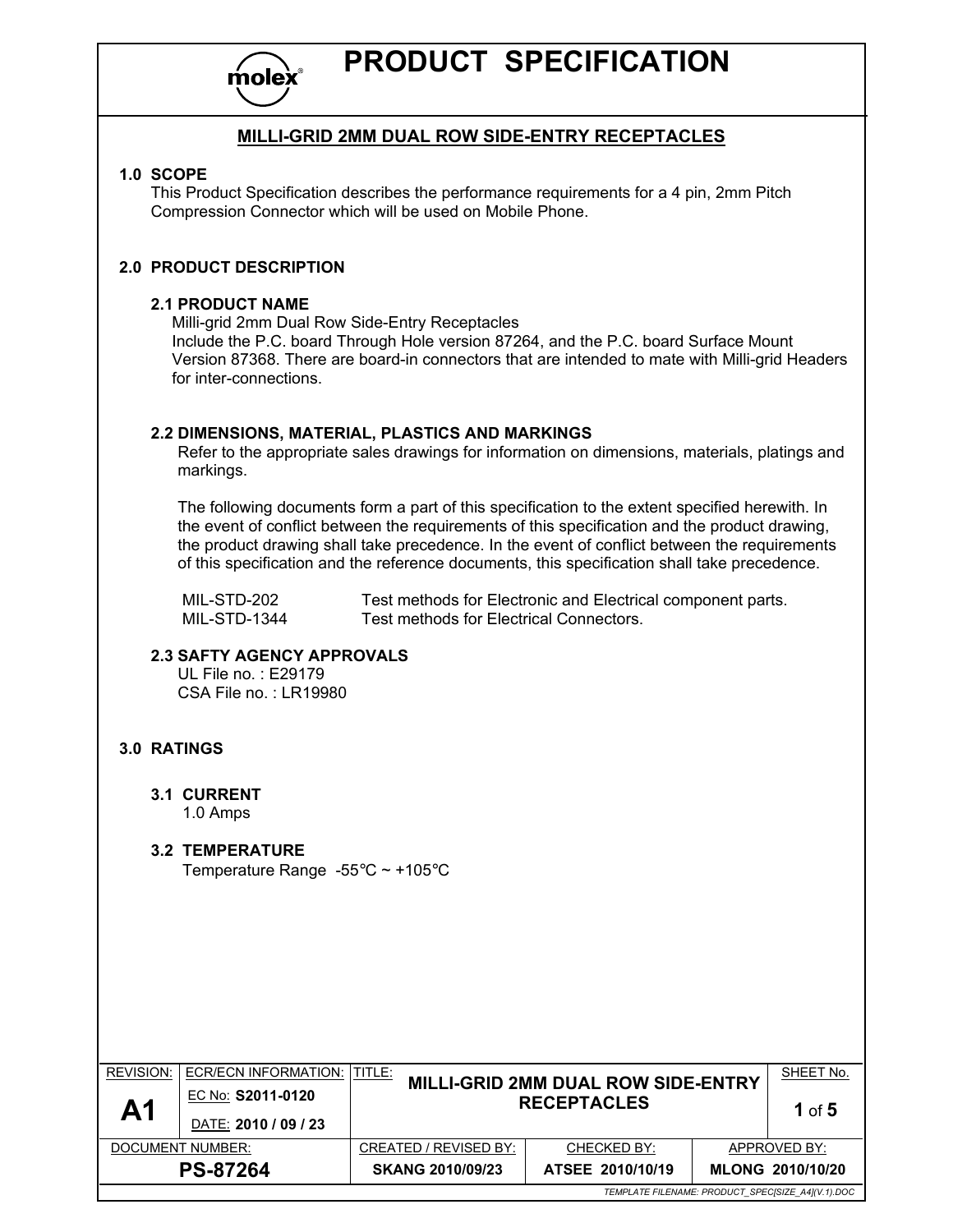

# PRODUCT SPECIFICATION

### 4.0 PERFORMANCE

### 4.1 ELECTRICAL REQUIREMENTS

| <b>ITEM</b> | <b>DESCRIPTION</b>                     | <b>TEST CONDITION</b>                                            | <b>REQUIREMENT</b>               |
|-------------|----------------------------------------|------------------------------------------------------------------|----------------------------------|
| 4.1.1       | <b>Contact</b><br><b>Resistance</b>    | Per MIL-STD-1344A method 3004.1                                  | 15 milliohms<br><b>MAXIMUM</b>   |
| 4.1.2       | <b>Insulation</b><br><b>Resistance</b> | 500 VDC applied for 1 minute per MIL-<br>STD-1344A method 3003.1 | 1000 Megaohms<br><b>MINIMUM</b>  |
| 4.1.3       | <b>Dielectric</b><br><b>Strength</b>   | 500 Vrms for 1 minute between adjacent<br>terminals              | No breakdown                     |
| 4.1.4       | Contact<br>Capacitance                 | Measure between adjacent terminals at<br>1MHz                    | 2.0 picofarads<br><b>MAXIMUM</b> |

### 4.2 MECHANICAL REQUIREMENTS

| <b>ITEM</b> | <b>DESCRIPTION</b>                                    | <b>TEST CONDITION</b>                                                                                                                               | <b>REQUIREMENT</b>                                                                                                |  |
|-------------|-------------------------------------------------------|-----------------------------------------------------------------------------------------------------------------------------------------------------|-------------------------------------------------------------------------------------------------------------------|--|
| 4.2.1       | <b>Contact Normal</b><br><b>Force</b>                 | Apply a load normal to the point of contact<br>of the terminal.                                                                                     | 50grams MINIMUM<br>At deflection of 0.06mm                                                                        |  |
| 4.2.2       | <b>Durability</b>                                     | Mate connectors 25 times at a maximum<br>rate of 10 cycles/min.                                                                                     | <b>Contact Resistance</b><br>10 milliohms MAXIMUM<br>(Change from initial)                                        |  |
| 4.2.3       | <b>Vibration</b>                                      | Simple Harmonic Motion 0.06 inch total<br>excursion, 10-55-10 Hz traverse in 1<br>minute for 2 hours in each axis per MIL-<br>STD-202F method 201A. | <b>Contact Resistance</b><br>10 milliohms MAXIMUM<br>(Change from initial)<br>x.<br>Discontinuity < 1 microsecond |  |
| 4.2.4       | <b>Individual Contact</b><br><b>Insertion Forces</b>  | Insert a maximum gage pin at a rate of<br>$12 + 5$ cm/min                                                                                           | 180 grams MAXIMUM.                                                                                                |  |
| 4.2.5       | <b>Individual Contact</b><br><b>Withdrawal Forces</b> | Withdraw a minimum gage pin at a rate of<br>$12+/-$ 5cm/min                                                                                         | 20 grams MINIMUM                                                                                                  |  |
| 4.2.6       | <b>Shock</b><br>(Mechanical)                          | $\frac{1}{2}$ Sine Wave, 50g (11 milliseconds)<br>Pulse, 3 shocks per axis per MIL-STD-<br>202F method 231B condition A                             | <b>Contact Resistance</b><br>10 milliohms MAXIMUM<br>(Change from initial)<br>Discontinuity < 1 microsecond       |  |

| <b>REVISION:</b>                                  | <b>ECR/ECN INFORMATION:   TITLE:</b> |                                                                 |                  |          | SHEET No.        |
|---------------------------------------------------|--------------------------------------|-----------------------------------------------------------------|------------------|----------|------------------|
| $\mathsf{A}1$                                     | EC No: S2011-0120                    | <b>MILLI-GRID 2MM DUAL ROW SIDE-ENTRY</b><br><b>RECEPTACLES</b> |                  | $2$ of 5 |                  |
|                                                   | DATE: 2010 / 09 / 23                 |                                                                 |                  |          |                  |
| DOCUMENT NUMBER:                                  |                                      | CREATED / REVISED BY:                                           | CHECKED BY:      |          | APPROVED BY:     |
| <b>PS-87264</b>                                   |                                      | <b>SKANG 2010/09/23</b>                                         | ATSEE 2010/10/19 |          | MLONG 2010/10/20 |
| TEMPLATE FILENAME: PRODUCT SPECISIZE A4](V.1).DOC |                                      |                                                                 |                  |          |                  |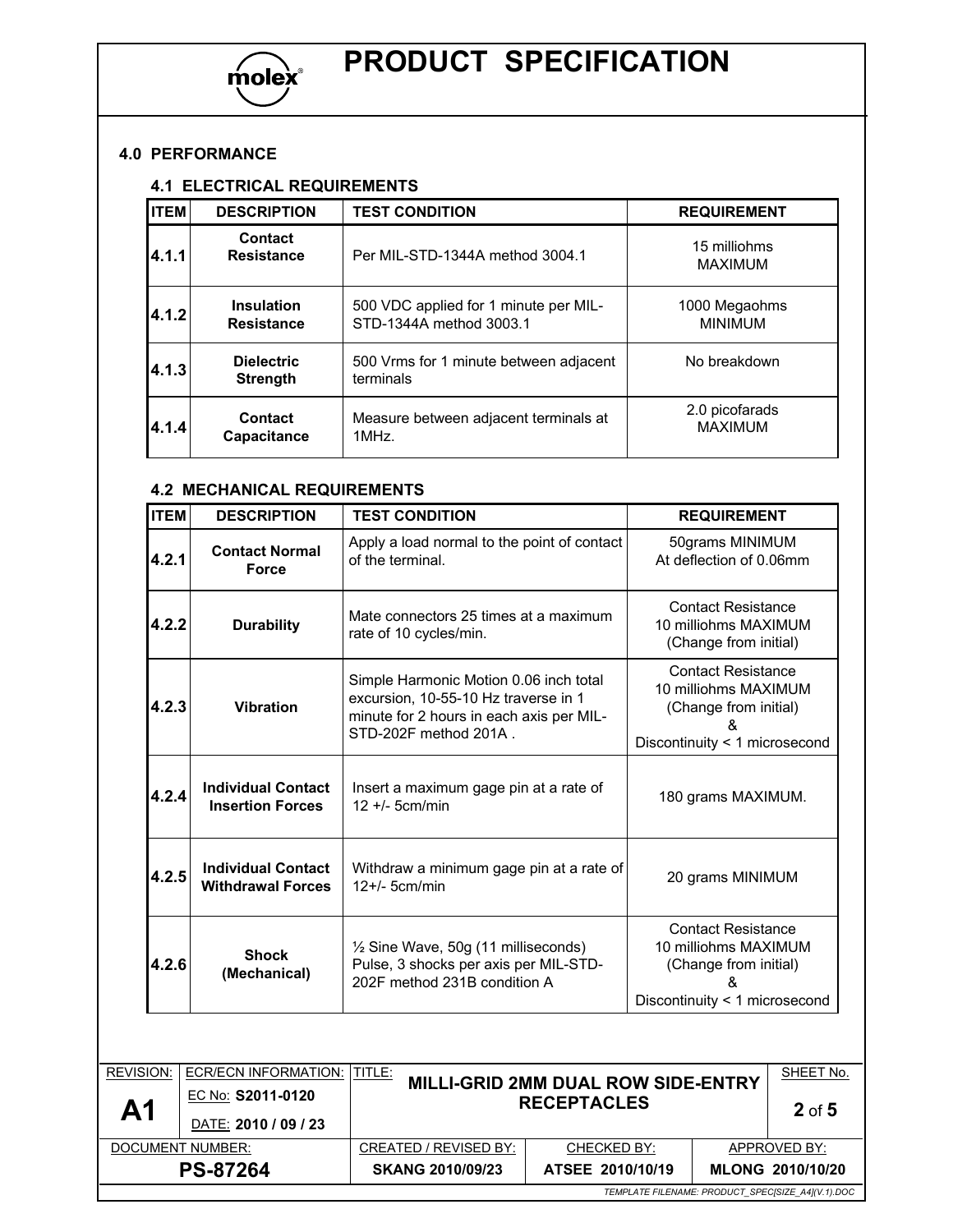

### 4.3 ENVIRONMENTAL REQUIREMENTS

| <b>ITEM</b> | <b>DESCRIPTION</b>                | <b>TEST CONDITION</b>                                                                                                                                                             | <b>REQUIREMENT</b>                                                                                   |  |
|-------------|-----------------------------------|-----------------------------------------------------------------------------------------------------------------------------------------------------------------------------------|------------------------------------------------------------------------------------------------------|--|
| 4.3.1       | <b>Temperature</b><br><b>Rise</b> | Apply 1.0 amps DC to mated connectors<br>and measure contact temperature rise for<br>48 hours                                                                                     | +30°C MAXIMUM<br>Temperature Rise over<br>Ambient                                                    |  |
| 4.3.2       | <b>Thermal</b><br><b>Shock</b>    | Mated connectors expose for 5 cycles:<br>Temperature °C<br>Duration<br>30 minutes<br>$-55 + 0/-5$<br>$+105 + 3/-0$<br>30 minutes                                                  | <b>Contact Resistance</b><br>10 milliohms MAXIMUM<br>(Change from initial)<br>&<br>Visual: No Damage |  |
| 4.3.3       | <b>Thermal Aging</b>              | Mated connectors expose at 105 +/-2°C<br>for 96 hours                                                                                                                             | <b>Contact Resistance</b><br>10 milliohms MAXIMUM<br>(Change from initial)<br>&<br>Visual: No Damage |  |
| 4.3.4       | <b>Cyclic Humidity</b>            | Mated connectors expose to temperature<br>cycle between +25 +/-2°C to +65 +/-2°C<br>at 90% to 98% R.H. for 240 hours per<br>MIL-STD-1344A Method 1002.2 Type II,<br>except Step 7 | <b>Contact Resistance</b><br>10 milliohms MAXIMUM<br>(Change from initial)<br>&<br>Visual: No Damage |  |
| 4.3.5       | <b>Flowers of Sulfur</b>          | Mated connectors exposed to sulfur<br>vapors for 17 hours at +65 +/-2°C                                                                                                           | <b>Contact Resistance</b><br>10 milliohms MAXIMUM<br>(Change from initial)                           |  |
| 4.3.6       | <b>Salt Spray</b>                 | Mated connectors exposed to 5%<br>concentration sodium chloride solution at<br>35 +/-2°C for 96 hours per MIL-STD-202F<br>Method 101D condition A                                 | <b>Contact Resistance</b><br>10 milliohms MAXIMUM<br>(Change from initial)                           |  |
| 4.3.7       | <b>Current Cycling</b>            | Apply 1 amp DC to mated connectors<br>over a cycle of 45 minutes ON and 15<br>minutes OFF for 48 hours                                                                            | <b>Contact Resistance</b><br>10 milliohms MAXIMUM<br>(Change from initial)                           |  |
| 4.3.8       | Solderability                     | Solder tail to be dipped in flux and<br>examined as per MIL-STD-202F Method<br>208F                                                                                               | Dipped plated portion should<br>have 95% continuous new<br>solder coating coverage                   |  |

| <b>REVISION:</b>                                  | <b>ECR/ECN INFORMATION:   TITLE:</b> |                                                                 |                  |            | SHEET No.        |
|---------------------------------------------------|--------------------------------------|-----------------------------------------------------------------|------------------|------------|------------------|
| A <sub>1</sub>                                    | EC No: S2011-0120                    | <b>MILLI-GRID 2MM DUAL ROW SIDE-ENTRY</b><br><b>RECEPTACLES</b> |                  | $3$ of $5$ |                  |
|                                                   | DATE: 2010 / 09 / 23                 |                                                                 |                  |            |                  |
| DOCUMENT NUMBER:                                  |                                      | CREATED / REVISED BY:                                           | CHECKED BY:      |            | APPROVED BY:     |
| <b>PS-87264</b>                                   |                                      | <b>SKANG 2010/09/23</b>                                         | ATSEE 2010/10/19 |            | MLONG 2010/10/20 |
| TEMPLATE FILENAME: PRODUCT_SPEC[SIZE_A4](V.1).DOC |                                      |                                                                 |                  |            |                  |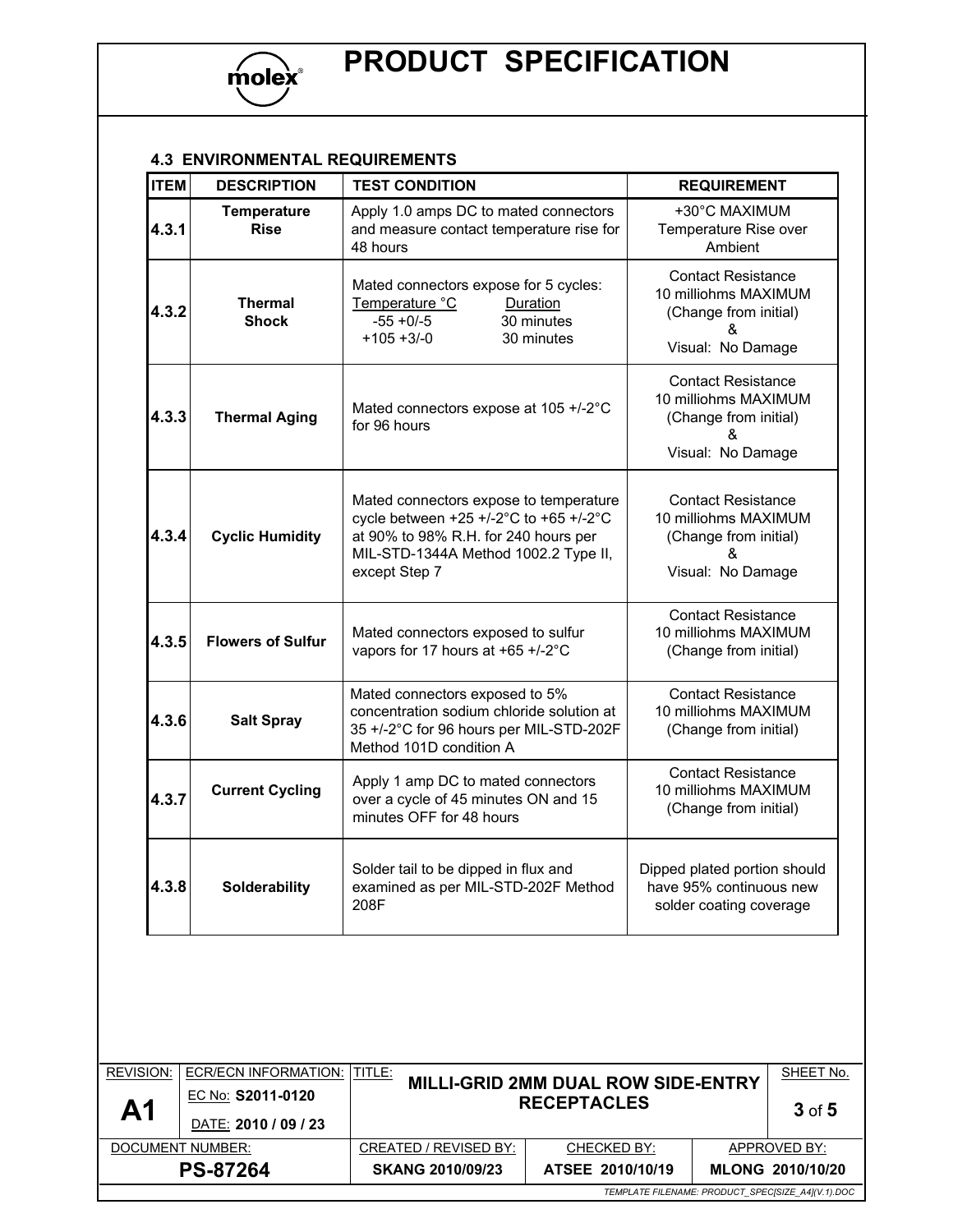

### 4.3 ENVIRONMENTAL REQUIREMENTS (continued)

| <b>ITEM</b> | <b>DESCRIPTION</b>                                                                                                                                                                     | <b>TEST CONDITION</b>                                                                                      |                                                                                                                                                                                                                                                                                                                                      | <b>REQUIREMENT</b>                                             |  |  |
|-------------|----------------------------------------------------------------------------------------------------------------------------------------------------------------------------------------|------------------------------------------------------------------------------------------------------------|--------------------------------------------------------------------------------------------------------------------------------------------------------------------------------------------------------------------------------------------------------------------------------------------------------------------------------------|----------------------------------------------------------------|--|--|
| 4.3.9       | <b>Resistance to</b><br><b>Soldering Heat</b>                                                                                                                                          | Solder tail to be dipped in flux as per<br>MIL-STD-202F Method 210A Condition B                            |                                                                                                                                                                                                                                                                                                                                      | Visual: No Damage                                              |  |  |
|             | <b>Resistance to</b><br><b>Infra-Red Heat</b>                                                                                                                                          | Subject connector to the IR Reflow<br>temperature of 260 +/-5°C for 12+/-2<br>seconds                      |                                                                                                                                                                                                                                                                                                                                      | Visual: No Damage                                              |  |  |
|             | <b>Reflow Temperature Profile</b>                                                                                                                                                      |                                                                                                            |                                                                                                                                                                                                                                                                                                                                      |                                                                |  |  |
| 4.3.10      | Peak Temperature<br>Liquidus Temperature<br>Preheat Temperature                                                                                                                        | Time to Peak<br>Temperature<br>Temperature<br>Preheat Temperature Ramp Rate<br>Time at Preheat Temperature | Time at Peak Temperature<br>Peak Temperature Ramp Rate<br>Time                                                                                                                                                                                                                                                                       | ool Down Ramp Rate                                             |  |  |
|             | Room Temperature<br><b>DESCRIPTION</b><br>Preheat Temperature<br>Preheat Time<br>Ramp to Peak<br>Peak Temperature<br>Time within 5 °C of peak<br>Ramp - Cool Down<br>Time 25°C to Peak | Average Preheat Ramp Rate<br>Time over Liquidus (217 °C)                                                   | Within 5 °C<br>of Peak<br>Time Above<br>Liquidus<br>Temperature<br><b>LEAD FREE ALLOY</b><br><b>REQUIREMENT</b><br>3 °C/ second maximum<br>150 °C minimum ; 200 °C maximum<br>60 to 180 seconds<br>3 °C/ second maximum<br>60 to 150 seconds<br>260 °C to +0/ -5 °C<br>20 to 40 seconds<br>6 °C/ second maximum<br>8 minutes maximum | Time                                                           |  |  |
| REVISION:   | <b>ECR/ECN INFORMATION: TITLE:</b>                                                                                                                                                     |                                                                                                            |                                                                                                                                                                                                                                                                                                                                      |                                                                |  |  |
| A1          | EC No: S2011-0120<br>DATE: 2010 / 09 / 23                                                                                                                                              |                                                                                                            | <b>MILLI-GRID 2MM DUAL ROW SIDE-ENTRY</b><br><b>RECEPTACLES</b>                                                                                                                                                                                                                                                                      |                                                                |  |  |
|             | DOCUMENT NUMBER:<br><b>PS-87264</b>                                                                                                                                                    | <b>CREATED / REVISED BY:</b><br><b>SKANG 2010/09/23</b>                                                    | CHECKED BY:<br>ATSEE 2010/10/19                                                                                                                                                                                                                                                                                                      | SHEET No.<br>4 of 5<br><b>APPROVED BY:</b><br>MLONG 2010/10/20 |  |  |